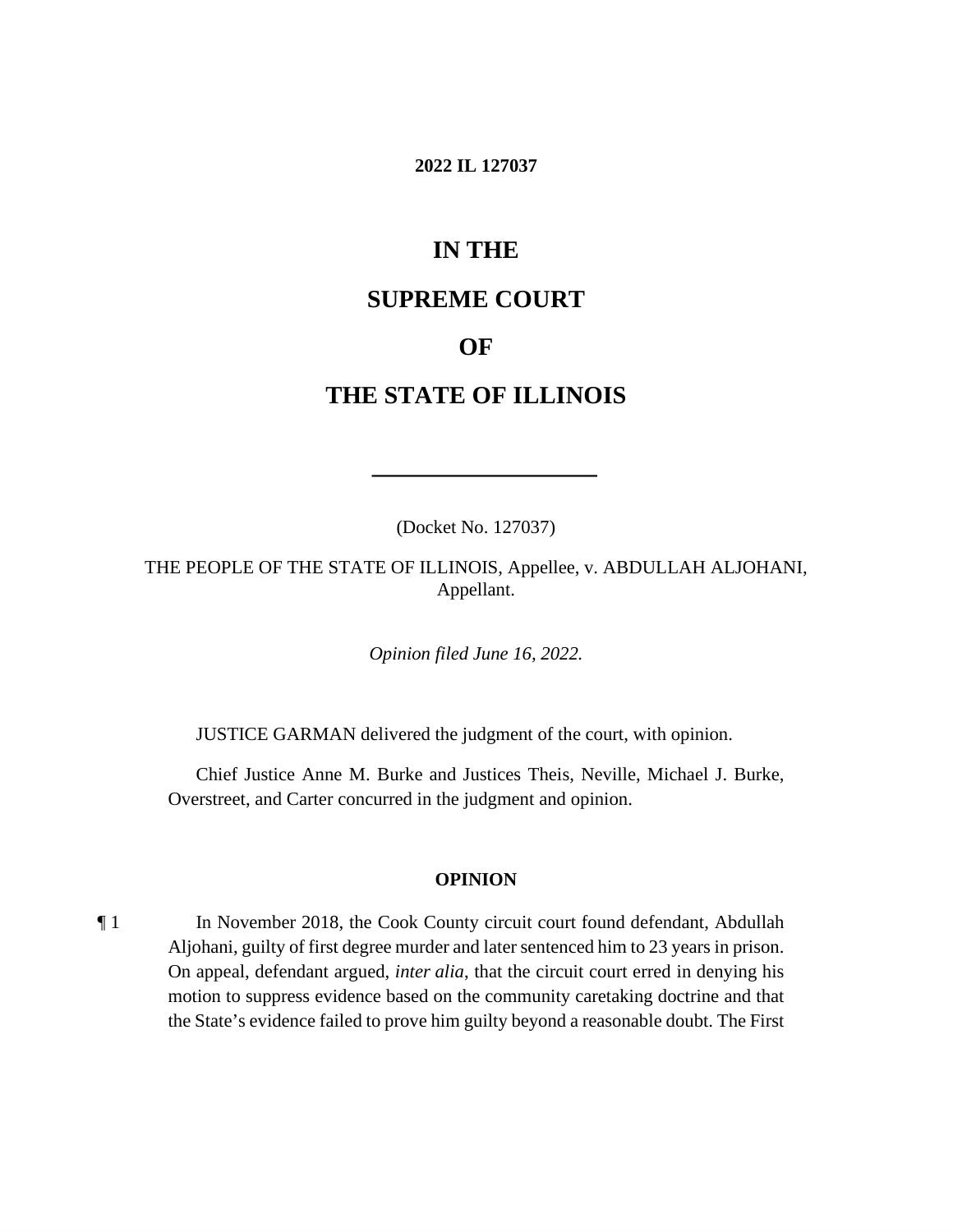District affirmed, finding the emergency aid exception to the warrant requirement applied and the evidence was sufficient to prove him guilty.

¶ 2 Now on appeal, defendant argues the circuit court's reliance on the community caretaking doctrine and the appellate court's reliance on the emergency aid exception to the warrant requirement were both in error. He also argues the State's evidence failed to prove him guilty of first degree murder beyond a reasonable doubt. We affirm.

### ¶ 3 BACKGROUND

- murder in connection with the stabbing death of Talal Aljohani (counts I to V) (720 ¶ 4 In April 2015, a grand jury indicted defendant on five counts of first degree ILCS  $5/9-1(a)(1)-(3)$  (West 2014)). The grand jury also indicted defendant on one count of armed robbery (count VI) (*id.* § 18-2(a)(1)).
- to suppress evidence. Chicago police officer Banito Lugo testified he and his partner were dispatched at approximately 4 a.m. on March 15, 2015, to a report of ¶ 5 In November 2018, the circuit court conducted a hearing on defendant's motion a battery in progress. They arrived at a "three-flat building" surrounded by a gate and a chain-link fence. They were met outside the building by Khalid Ali, who said he had heard a loud verbal argument in Arabic between two men on the second floor. Ali, who understood Arabic, stated it sounded like two people wrestling before one individual said, "Are you okay?" and "Get up." Upon hearing this, Ali went upstairs, knocked on the door, and asked defendant if everything was all right. Defendant said it was okay and reported that Talal was in the bathroom.
- ¶ 6 Based on their conversation with Ali, Lugo and his partner entered the building and took the stairway to the second floor. The officers knocked on the door, and defendant opened it "[a]bout a foot." Upon questioning, defendant said everything was okay. The officers then asked to speak to his brother, but defendant said he was sleeping. The officers decided to leave, and defendant closed the door.
- ¶ 7 Lugo and his partner returned to the first floor and spoke with Ali, who was "adamant" about what had occurred upstairs and that someone was seriously injured. The officers went back upstairs and knocked on defendant's door for about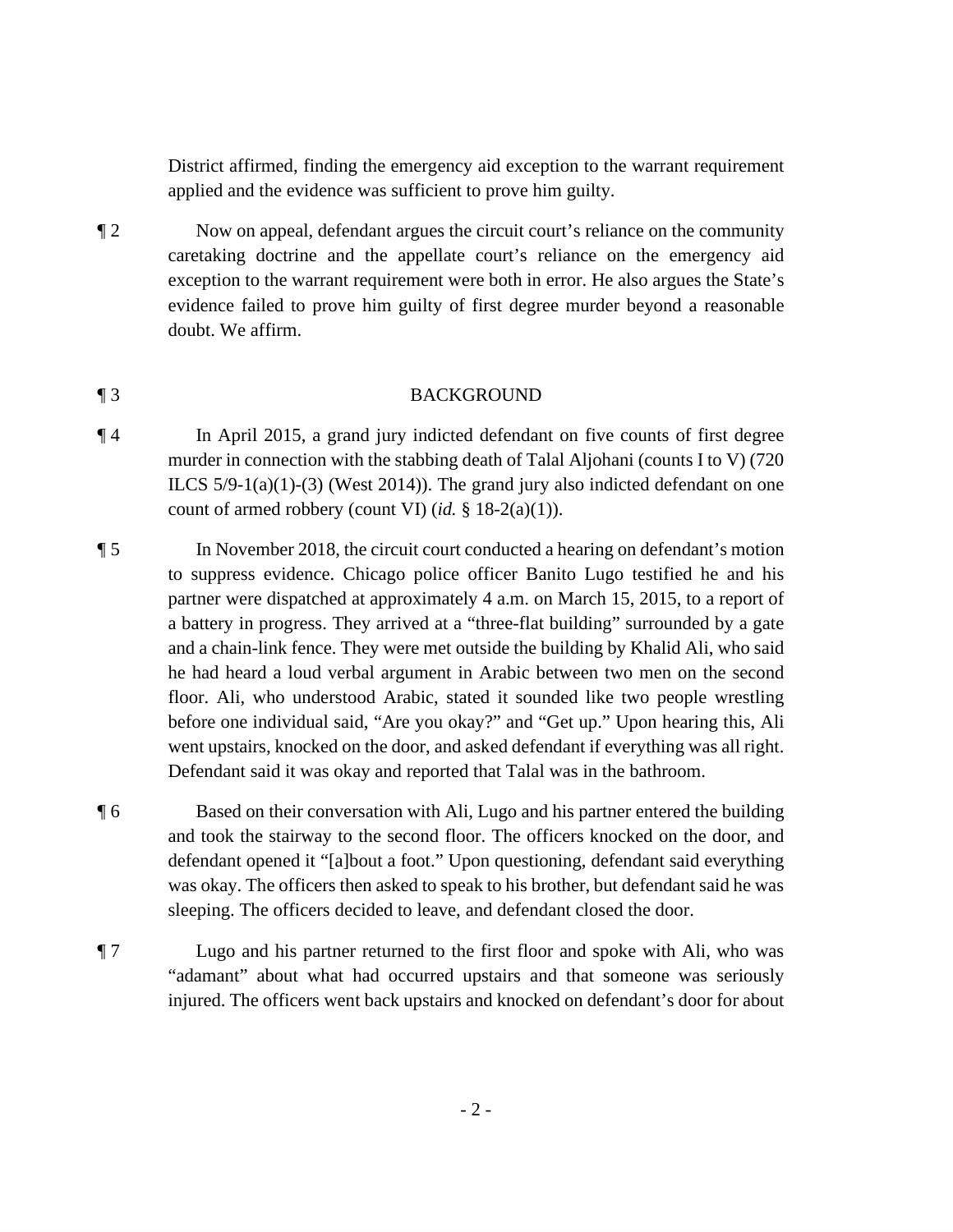"punched in a code" that everything was okay. five minutes. They received no response, returned downstairs, and told Ali to call police if he had any further concerns. The officers returned to their squad car and

- Although he did not know how long the gate had been open, Lugo and his partner garage, they saw the side entrance to the building open. The officers entered the ¶ 8 However, because "[s]omething didn't feel right," Lugo drove around the building to the alley. The officers exited their car and saw the back gate open. "[p]roceeded into the yard and found the garage door open." After looking into the building and went up to the second floor. They saw the apartment door "wide open," knocked, and announced their office. Receiving no response, they entered the apartment and went room to room. Lugo observed a man lying on a mattress in the bedroom and found him unresponsive. Lugo did not see defendant in the apartment. Lugo testified that "[r]oughly" 15 to 20 minutes passed from the time the officers arrived until they entered the rear door of defendant's apartment.
- ¶ 9 After Officer Lugo's testimony, the defense rested. The circuit court asked counsel what he was seeking to suppress, and counsel said evidence recovered from the apartment that the State would seek to introduce in its case-in-chief, including blood evidence and a broken knife.
- ¶ 10 In asking the circuit court to deny the motion, the State argued the officers' actions fell "squarely within the emergency aid doctrine." The court indicated it believed Officer Lugo and concluded the circumstances fell "squarely within the community caretaking function." The court denied the motion to suppress.
- first degree murder charges in counts I and II. The parties stipulated that, if called ¶ 11 Defendant then waived his right to a jury trial, and the State proceeded on the to testify, Officer Lugo would provide the same testimony as provided at the hearing on the motion to suppress.
- ¶ 12 Abdulhadi Aljohani, the victim's brother, testified Talal came to the United States to attend college. Talal lived with defendant, and although they shared the same last name, they were not related.
- ¶ 13 Khalid Ali testified he grew up in Somalia and could communicate in Arabic. He lived in the first-floor apartment with his wife and five children. The second-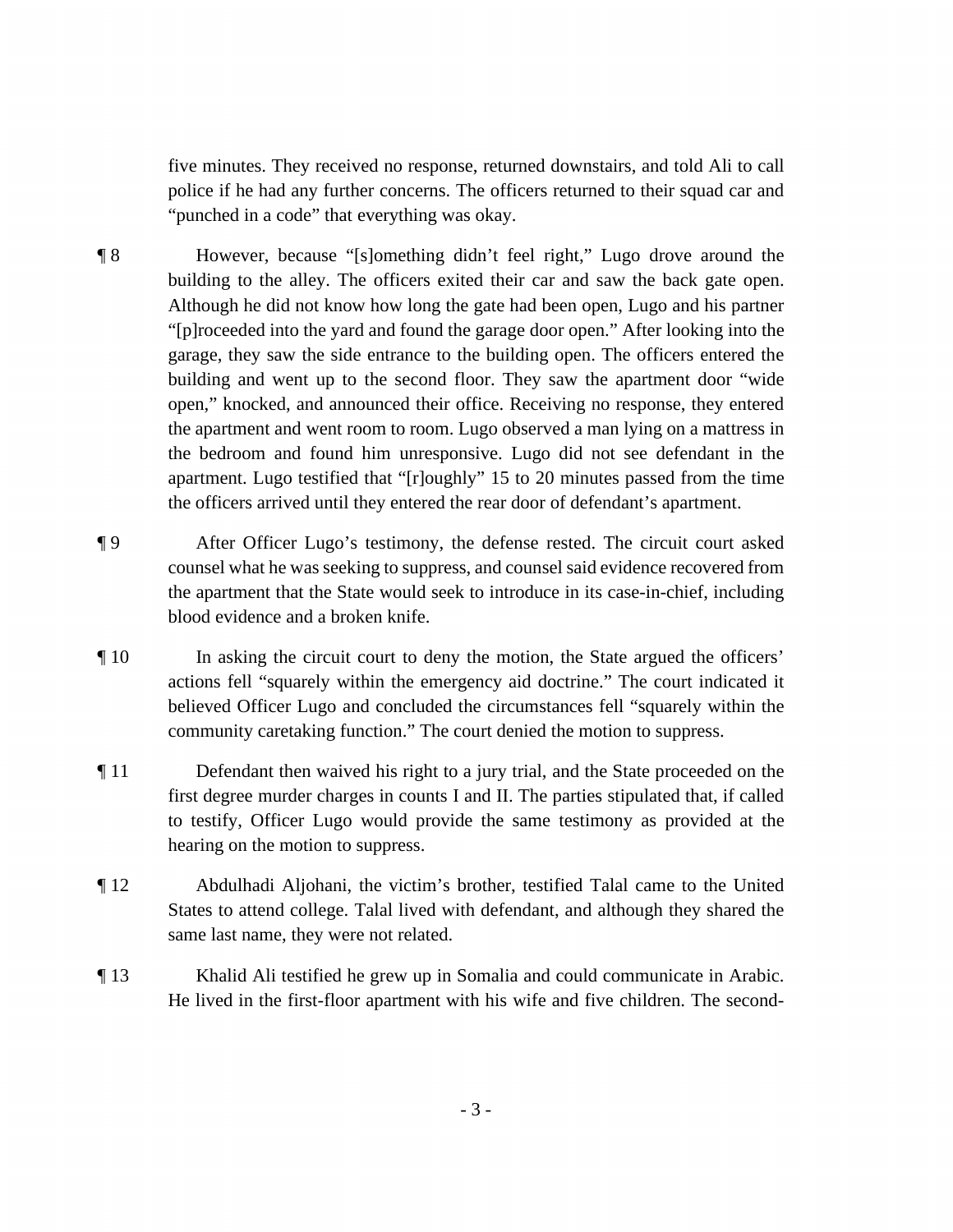floor apartment was occupied by defendant and Talal. In the early morning hours something." Ali went upstairs and knocked, and defendant answered. He appeared of March 15, 2015, Ali heard "wrestling" and "yelling and screaming" from upstairs. He then heard defendant mention the name, "Talal, Talal," and "some panic." That was followed by the sound of "somebody dragging like a leg or "normal," said there had been a "small argument," and gave Ali two thumbs-up that "everything [was] okay." Defendant shut the door, and Ali went back downstairs.

- ¶ 14 Shortly thereafter, Ali returned upstairs via the back staircase and knocked on the door. Defendant answered and said everything was okay. When Ali asked where Talal was, defendant said he was in the bathroom. Ali, however, could see into the bathroom and saw no one. When Ali asked again where Talal was, defendant said he was talking to his family. Ali asked to talk with Talal, but defendant repeated that Talal was talking to family. Ali then asked to see Talal, but defendant "looked a little mad," said "do whatever," and closed the door. Ali returned to his apartment and called 911. When the police arrived, Ali told the officers what he had heard upstairs.
- 2015. He entered the apartment and later observed the victim on a bed in the ¶ 15 David Ryan, a retired forensic investigator with the Chicago Police Department, testified he responded to the apartment in the early morning hours of March 15, bedroom. In the same bedroom, Ryan found a steak knife with a four-inch-long blade. Detectives also recovered a driver's license and student identification card for defendant.
- "sharp force injury to his liver as well as the inferior vena cava and the aorta." She opined the cause of death was a stab wound to the abdomen. ¶ 16 Kristin Escobar Alvarenga, an assistant medical examiner, testified she performed the autopsy on Talal. She observed injuries to his abdomen, face, neck, chest, and lower right extremity. During her internal examination, she observed a
- ¶ 17 Chicago police officer Anthony Acevez testified that on March 17, 2015, he was assigned to follow up on an investigative alert and warrant regarding defendant. While proceeding to the suspect address in an unmarked vehicle, Acevez, who was wearing plain clothes with a police vest, observed an individual matching defendant's description. When they made eye contact, defendant and another individual "immediately began running." Acevez gave chase and ultimately tripped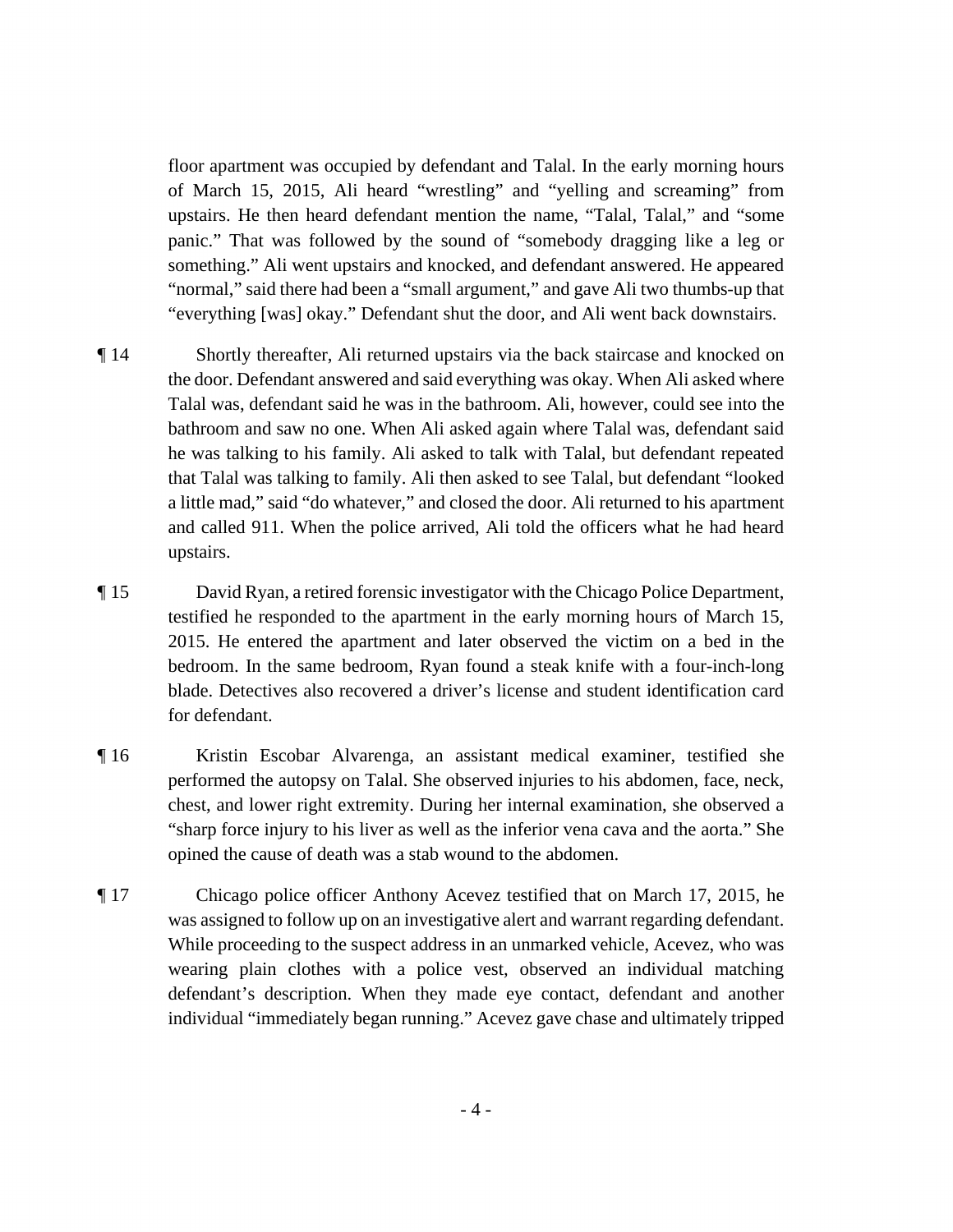the individual, who fell into defendant, causing both of them to fall to the ground. Acevez apprehended defendant and took him into custody.

- ¶ 18 The parties entered a stipulation regarding various pieces of DNA evidence. DNA identified in a bloodstain from defendant's underwear matched the DNA profile of Talal and not defendant. A swab of a bloodstain from the knife blade matched the DNA profile of Talal, and the swab from the knife handle matched the DNA profile of defendant.
- failed to prove him guilty beyond a reasonable doubt. The court denied the motion and then sentenced defendant to 23 years in prison on count I. ¶ 19 Following closing arguments, the circuit court found defendant guilty of first degree murder. In January 2019, defendant filed a motion for a new trial, arguing, *inter alia*, the court erred in denying his motion to suppress evidence and the State
- ¶ 20 Defendant appealed, arguing (1) the circuit court erred in denying his motion to suppress evidence because the police officers' warrantless entry into the apartment immediately after the murder was not justified by the community caretaking exception, (2) the court erred in admitting evidence of his flight as circumstantial evidence of his guilt, and (3) the State's evidence failed to prove him guilty beyond a reasonable doubt.
- stabbing death of the victim. On the third issue, the court concluded the entirety of ¶ 21 The appellate court affirmed in a modified opinion. 2021 IL App (1st) 190692. On the first issue, the court found the warrantless entry into the apartment fit squarely within the emergency aid exception. As to defendant's flight, the court found it reasonable that his headlong flight from the police was in response to the the evidence, including defendant's presence, his flight from the apartment and then again days later from the police, the DNA evidence, the neighbor's testimony, the attempted coverup by defendant, and the circumstantial evidence, was sufficient for a factfinder to find defendant guilty beyond a reasonable doubt.
- ¶ 22 In March 2019, defendant petitioned this court for leave to appeal, and we allowed that petition. Ill. S. Ct. R. 315 (eff. July 1, 2018).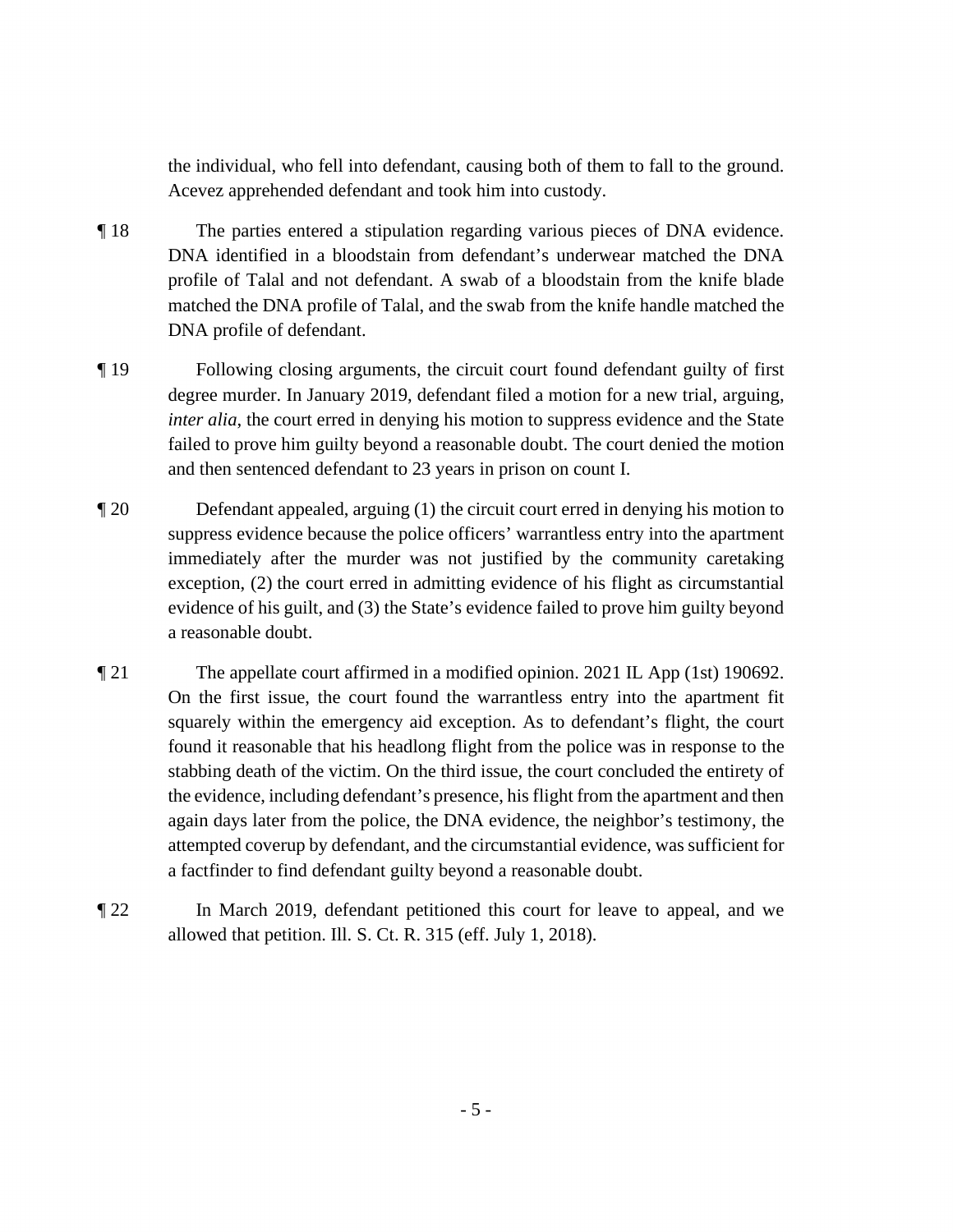¶ 23 ANALYSIS

- ¶ 24 Defendant raises two issues on appeal. First, he argues the circuit court erred in denying his motion to suppress, whether it be through application of the community caretaking doctrine or the emergency aid exception to the warrant requirement. Second, he argues the appellate court erred in finding the evidence presented at trial was sufficient to prove him guilty of first degree murder beyond a reasonable doubt.
- ¶ 25 I. Motion to Suppress Evidence
- ¶ 26 A. Standard of Review
- ¶ 27 On a motion to suppress, "[a] defendant must make a *prima facie* case that the evidence was obtained by an illegal search or seizure." *People v. Gipson*, 203 Ill. 2d 298, 306-07 (2003). "Once the defendant makes out a *prima facie* case that a seizure was unreasonable, the burden shifts to the State to come forward with evidence to rebut." *People v. Bass*, 2021 IL 125434, ¶ 21. The ultimate burden of proof, however, remains with the defendant. *Gipson*, 203 Ill. 2d at 307.
- this court applies the two-part standard of review announced by the United States historical fact are reviewed for clear error and may be rejected only if they are ¶ 28 In reviewing a circuit court's ruling on a motion to suppress evidence on appeal, Supreme Court in *Ornelas v. United States*, 517 U.S. 690, 699 (1996). *People v. Lindsey*, 2020 IL 124289, ¶ 14. Under that standard, "the trial court's findings of against the manifest weight of the evidence, but the trial court's ultimate ruling as to whether suppression is warranted is reviewed *de novo*." *Bass*, 2021 IL 125434, ¶ 21. Also, "in reviewing a pretrial suppression ruling, a court may rely on evidence introduced at the ensuing trial." *People v. Kidd*, 175 Ill. 2d 1, 25 (1996).

 "The question before a reviewing court is the correctness of the result reached by the lower court and not the correctness of the reasoning upon which that result was reached. [Citation.] Therefore, as a reviewing court, we can sustain the decision of a lower court for any appropriate reason, regardless of whether the lower court relied on those grounds and regardless of whether the lower court's reasoning was correct." *People v. Novak*, 163 Ill. 2d 93, 101 (1994), *abrogated on other grounds by People v. Kolton*, 219 Ill. 2d 353 (2006).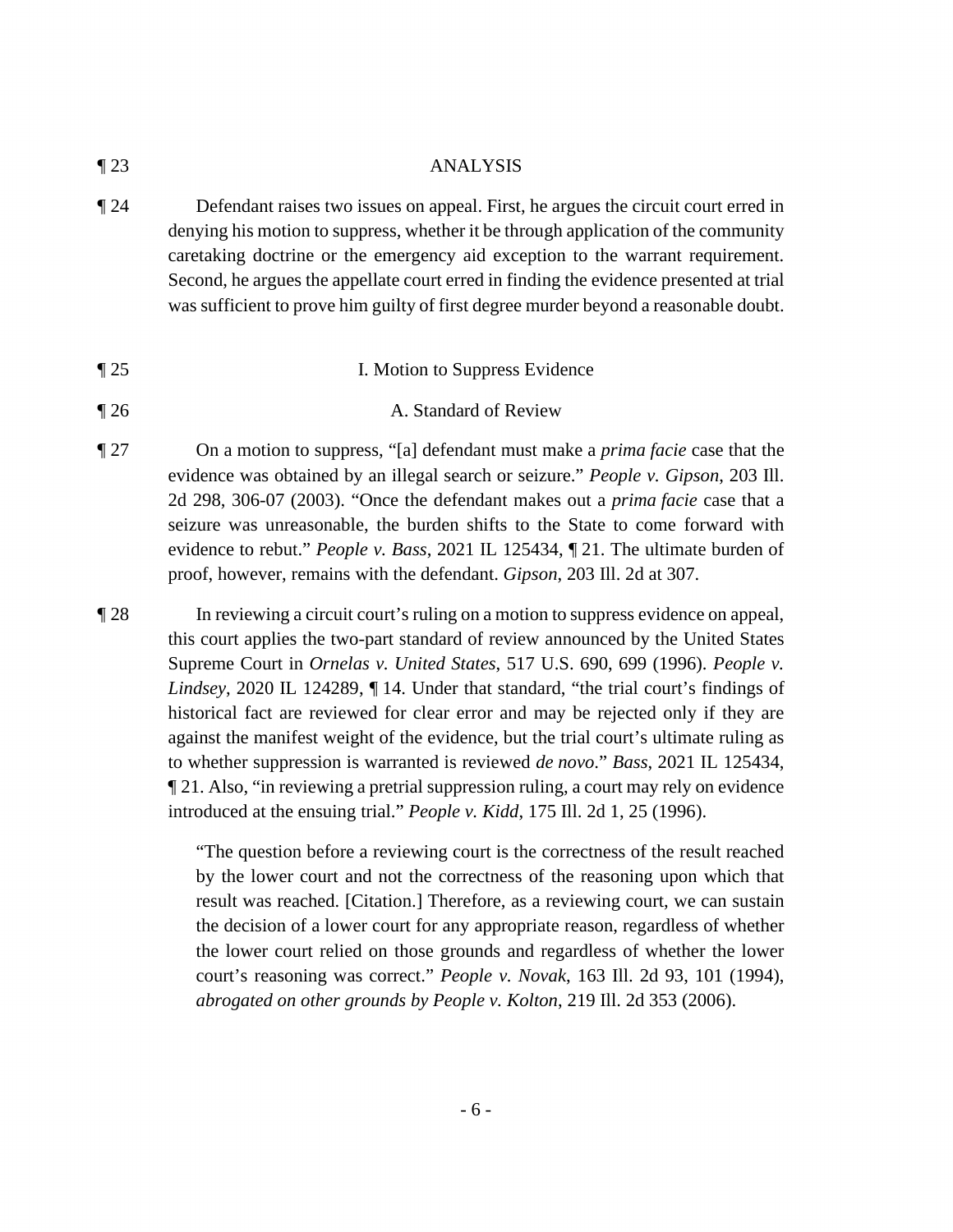of whether the circuit court expressed this reason as a basis for its conclusion"); See also *People v. Buss*, 187 Ill. 2d 144, 205 (1999) (noting the circuit court's ruling on a motion to suppress may be affirmed "for any reason in the record, regardless *People v. Johnson*, 208 Ill. 2d 118, 129 (2003) (stating "[t]he rule that a lower court decision may be sustained on any ground of record is both universally recognized and long established").

## ¶ 29 B. Search and Seizure

¶ 30 The fourth amendment to the United States Constitution provides:

"The right of the people to be secure in their persons, houses, papers, and effects, against unreasonable searches and seizures, shall not be violated, and no Warrants shall issue, but upon probable cause, supported by Oath or affirmation, and particularly describing the place to be searched, and the persons or things to be seized." U.S. Const., amend IV.

¶ 31 Article I, section 6, of the Illinois Constitution of 1970 provides:

"The people shall have the right to be secure in their persons, houses, papers and other possessions against unreasonable searches, seizures, invasions of privacy or interceptions of communications by eavesdropping devices or other means. No warrant shall issue without probable cause, supported by affidavit particularly describing the place to be searched and the persons or things to be seized." Ill. Const. 1970, art. I, § 6.

"This court has long held that the search and seizure clause of our state constitution stands in 'limited lockstep' with its federal counterpart." *Lindsey*, 2020 IL 124289, ¶ 15.

¶ 32 The United States Supreme Court has said that, "when it comes to the Fourth Amendment, the home is first among equals. At the Amendment's 'very core' stands 'the right of a man to retreat into his own home and there be free from unreasonable governmental intrusion.' " *Florida v. Jardines*, 569 U.S. 1, 6 (2013) (quoting *Silverman v. United States*, 365 U.S. 505, 511 (1961)). The Court has gone on to find that it is a " ' "basic principle of Fourth Amendment law" that searches and seizures inside a home without a warrant are presumptively unreasonable.' "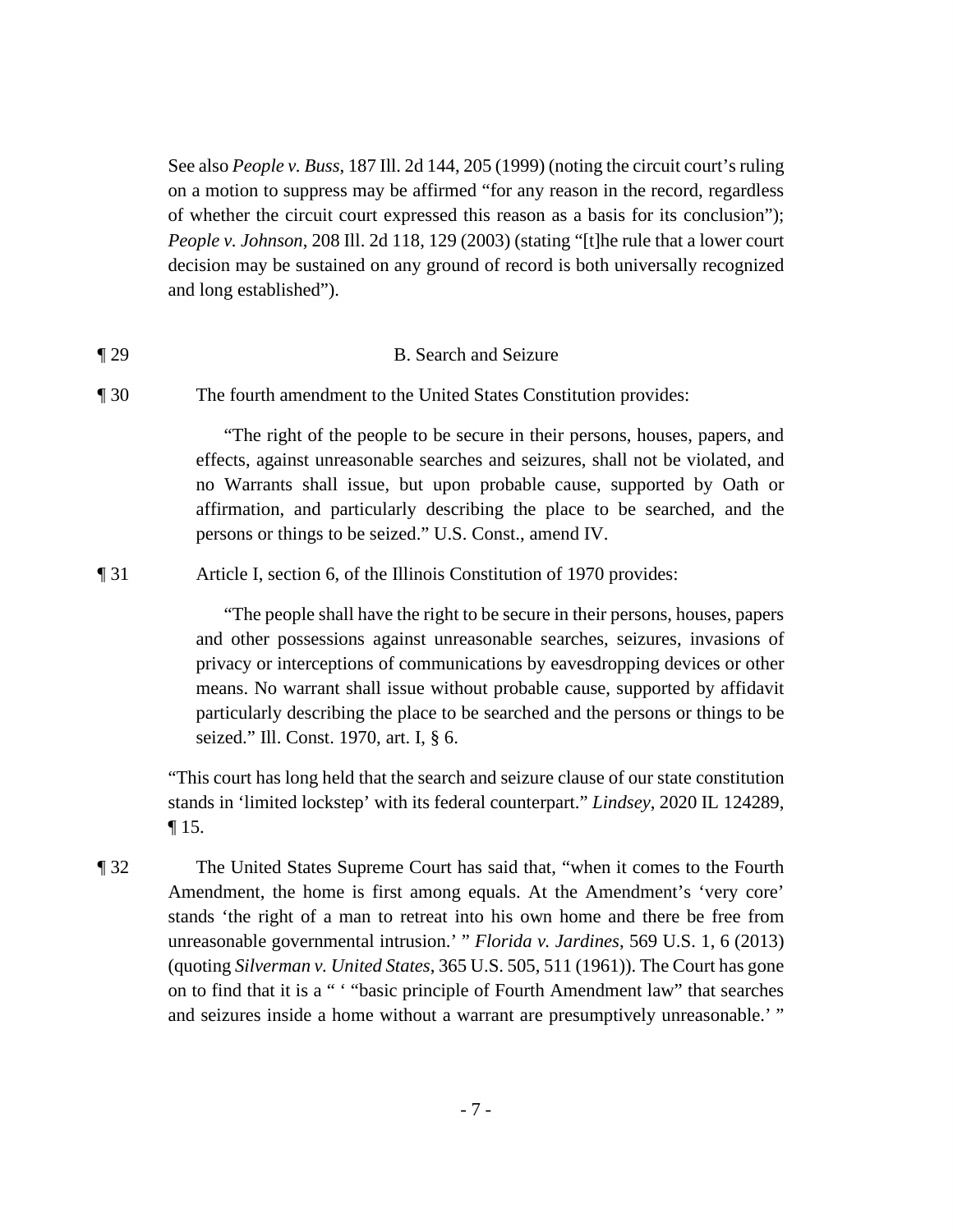*Groh v. Ramirez*, 540 U.S. 551, 559 (2004) (quoting *Payton v. New York*, 445 U.S. 573, 586 (1980)). This presumption may be overcome in some instances, however, "because 'the ultimate touchstone of the Fourth Amendment is "reasonableness." ' " *Kentucky v. King*, 563 U.S. 452, 459 (2011) (quoting *Brigham City v. Stuart*, 547 U.S. 398, 403 (2006)). Thus, certain exceptions have developed through the years.

¶ 33 "One well-recognized exception applies when ' "the exigencies of the situation" make the needs of law enforcement so compelling that [a] warrantless search is objectively reasonable under the Fourth Amendment.' " *King*, 563 U.S. at 460 (quoting *Mincey v. Arizona*, 437 U.S. 385, 394 (1978)). The Supreme Court has identified several exigencies that may justify a warrantless search of a home, including when police officers are in hot pursuit of a fleeing suspect and to prevent the imminent destruction of evidence. *Id.*; see also *Michigan v. Tyler*, 436 U.S. 499, 509 (1978) (finding warrantless entry onto private property to fight a fire and investigate its cause did not violate the fourth amendment).

### ¶ 34 C. Emergency Aid Exception

- ¶ 35 The Supreme Court has also found another exigency obviating the requirement for police officers to obtain a warrant—when there is "the need to assist persons who are seriously injured or threatened with such injury." *Brigham City*, 547 U.S. at 403.
- ¶ 36 In *Brigham City*, police officers responded to a 3 a.m. call of a loud party at a beer in the backyard and, upon closer inspection of the house, saw through a screen and swung and hit one of the adults in the face. An officer then observed the victim entered the kitchen and again stated his office. The occupants eventually became aware that the police were present, and the fighting ceased. *Id.*  residence. *Id.* at 400-01. Upon arrival, they heard shouting from the interior and proceeded to investigate. *Id.* at 401. The officers observed two juveniles drinking door and windows that an altercation was underway in the kitchen. *Id.* Inside, officers saw four adults attempting to restrain a juvenile, who eventually broke free spitting blood into a sink. Other adults attempted to restrain the juvenile, pressing him against a refrigerator with enough force to move it across the floor. An officer opened the screen door and announced his presence. Nobody noticed, so the officer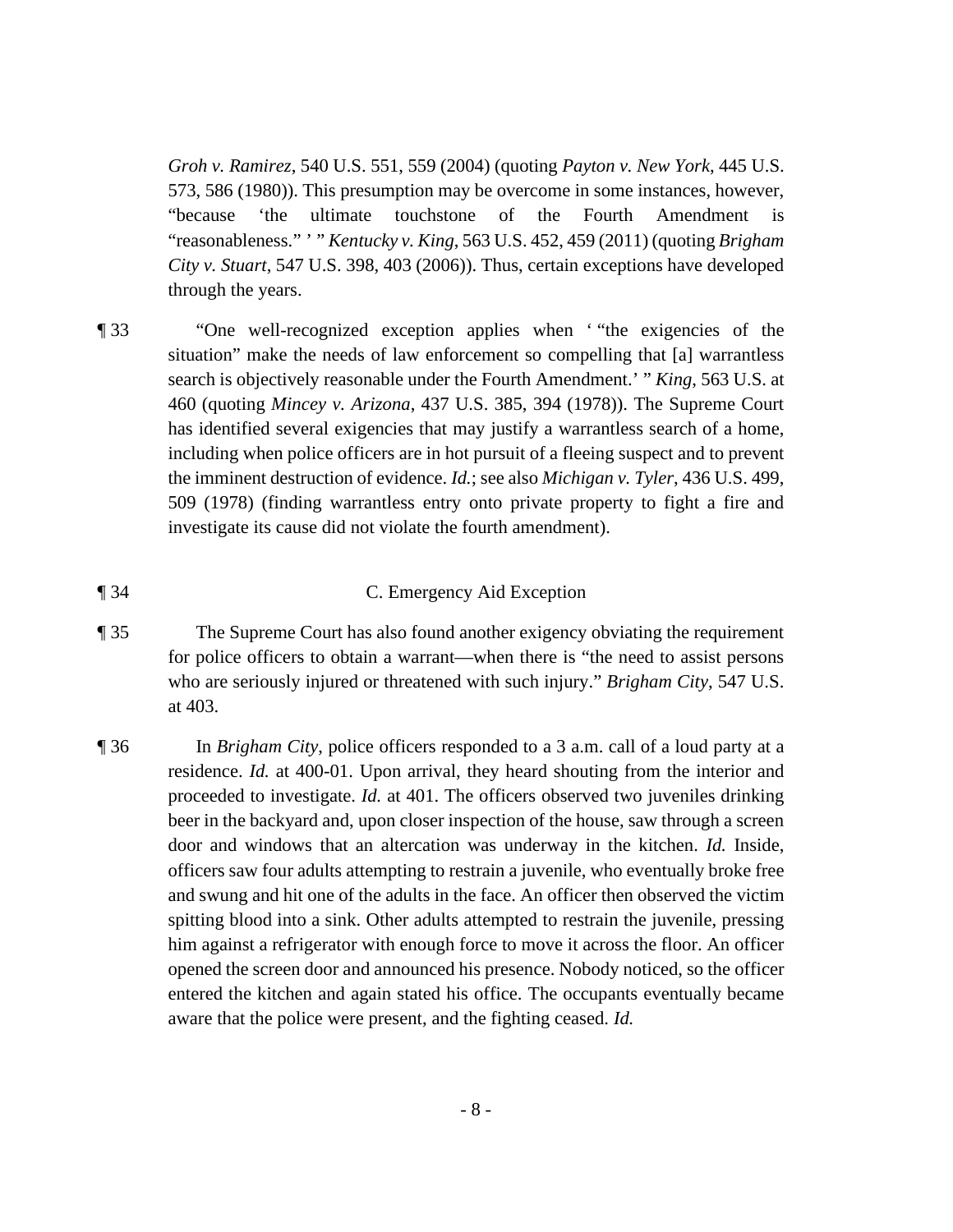- home violated the fourth amendment. *Id.* After the Utah Court of Appeals affirmed, ¶ 37 The officers arrested the respondents and charged them with contributing to the delinquency of a minor, disorderly conduct, and intoxication. The trial court granted the respondents' motion to suppress, finding the officers' entry into the the Utah Supreme Court rejected Brigham City's argument that the injury caused by the juvenile's punch triggered the emergency aid doctrine, finding "it did not give rise to an 'objectively reasonable belief that an unconscious, semi-conscious, or missing person feared injured or dead [was] in the home.' [Citation.]" *Id.* at 401- 02.
- 

 standard governing warrantless entry by law enforcement in an emergency ¶ 38 The United States Supreme Court granted *certiorari* to address the appropriate situation. *Id.* at 402.

> occupant from imminent injury." *Id.* at 403. " ' "The need to protect or preserve life or avoid serious injury is justification for what would be otherwise illegal absent an exigency or emergency." ' [Citations.] Accordingly, law enforcement officers may enter a home without a warrant to render emergency assistance to an injured occupant or to protect an

 subjective motivation is irrelevant" and that it did not matter "whether the officers party, they could hear and then see an altercation taking place, and they observed a ¶ 39 In considering the facts of the case, the Supreme Court noted "[t]he officer's entered the kitchen to arrest respondents and gather evidence against them or to assist the injured and prevent further violence." *Id.* at 404-05. The Court found the officers' entry into the home was "plainly reasonable under the circumstances." *Id.*  at 406. The Court noted the officers were responding to a 3 a.m. complaint of a loud fight in the kitchen. *Id.* 

> bout only if it becomes too one-sided." *Id.*  "In these circumstances, the officers had an objectively reasonable basis for believing both that the injured adult might need help and that the violence in the kitchen was just beginning. Nothing in the Fourth Amendment required them to wait until another blow rendered someone 'unconscious' or 'semiconscious' or worse before entering. The role of a peace officer includes preventing violence and restoring order, not simply rendering first aid to casualties; an officer is not like a boxing (or hockey) referee, poised to stop a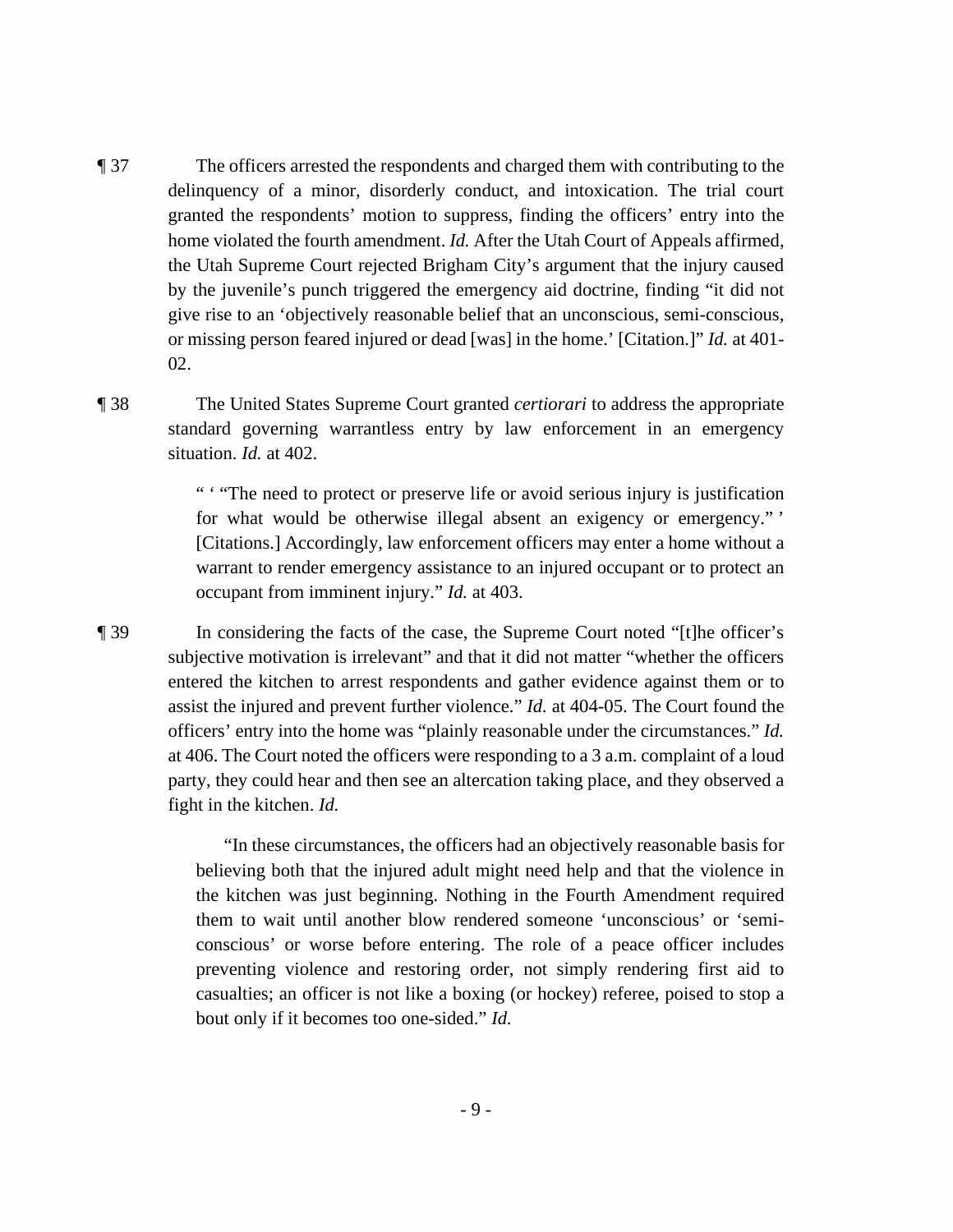again in *Michigan v. Fisher*, 558 U.S. 45 (2009) (*per curiam*). In that case, Officer directed to a residence where a man was said to be " 'going crazy.' " *Id.* at 45. Upon attention. Fisher ignored their questions but demanded they get a search warrant. ¶ 40 Three years later, the Supreme Court considered the emergency aid doctrine Christopher Goolsby and his partner responded to a disturbance complaint and were arrival, the officers found the property and household in disarray, including a pickup truck in the driveway with its front smashed, damaged fenceposts, and three broken house windows. *Id.* at 45-46. The officers also noticed blood on the pickup's hood and on clothes inside the truck, as well as on one of the doors of the house. *Id.* at 46. Through a window, the officers saw the respondent, Jeremy Fisher, inside the house, screaming and throwing things. The officers knocked, but Fisher refused to answer. They saw he had a cut on his hand and asked him if he needed medical Officer Goolsby pushed the front door partway open and entered. Through the window of the open door, Goolsby saw Fisher pointing a long gun at him, so he withdrew. *Id.* 

 of Appeals affirmed the trial court's order. *Id.*  ¶ 41 Fisher was charged with assault with a dangerous weapon and possession of a firearm during the commission of a felony. The trial court found Goolsby violated the fourth amendment when he entered the house and granted Fisher's motion to suppress Goolsby's statement that Fisher pointed a gun at him. The Michigan Court

 *per curiam* opinion. *Id.* at 47. The Court found "[a] straightforward application of ¶ 42 The United States Supreme Court granted *certiorari* and reversed in a the emergency aid exception, as in *Brigham City*, dictates that the officer's entry was reasonable." *Id.* at 48. The Court continued:

> "Officers do not need ironclad proof of 'a likely serious, life-threatening' injury to invoke the emergency aid exception. The only injury police could confirm in *Brigham City* was the bloody lip they saw the juvenile inflict upon the adult. Fisher argues that the officers here could not have been motivated by a perceived need to provide medical assistance, since they never summoned emergency medical personnel. This would have no bearing, of course, upon their need to ensure that Fisher was not endangering someone else in the house. Moreover, even if the failure to summon medical personnel conclusively established that Goolsby did not subjectively believe, when he entered the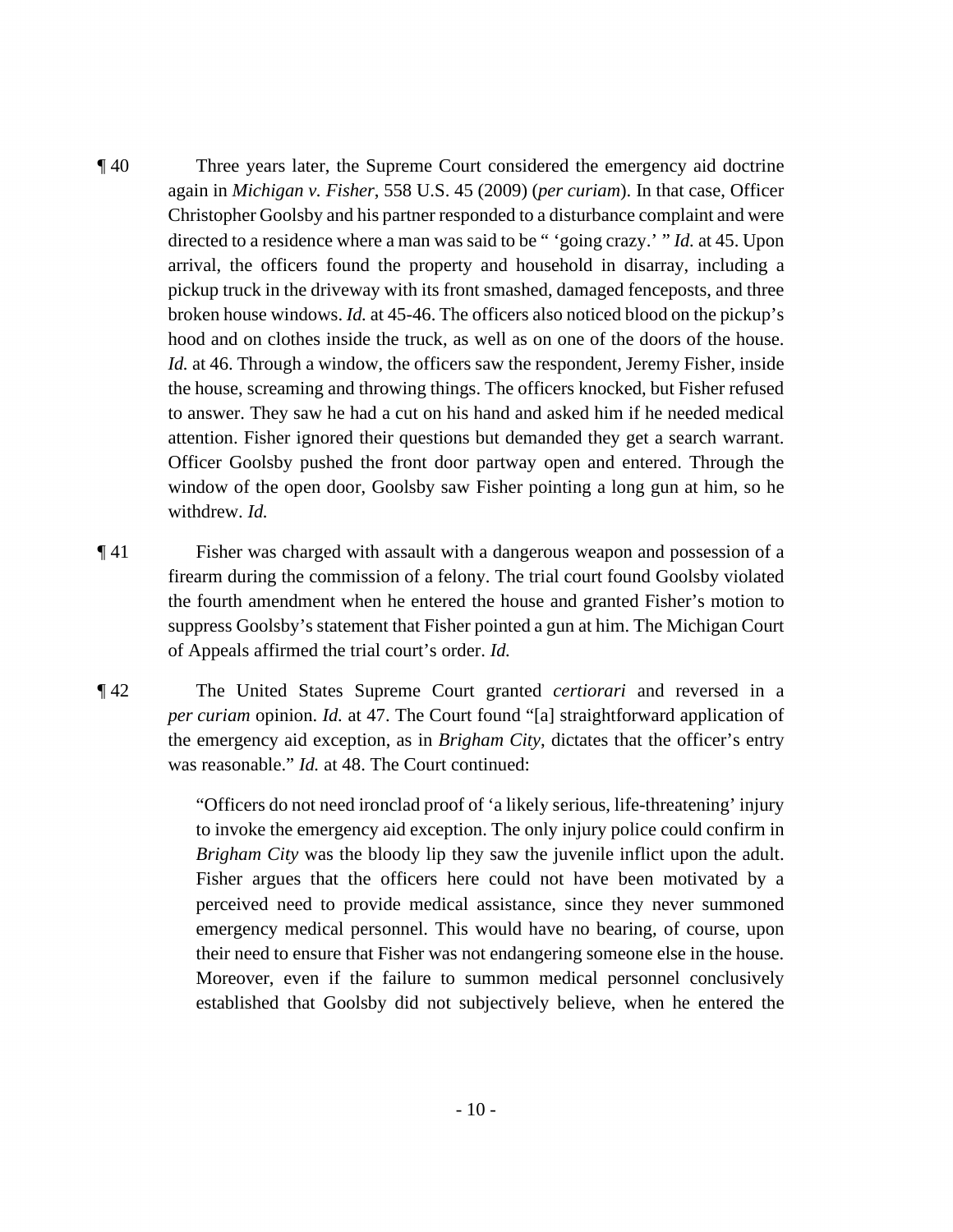the test, as we have said, is not what Goolsby believed, but whether there was needed, or persons were in danger." *Id.* at 49 (quoting *Brigham City*, 547 U.S. house, that Fisher or someone else was seriously injured (which is doubtful), 'an objectively reasonable basis for believing' that medical assistance was at 406).

 ¶ 43 With *Brigham City* and *Fisher* in mind, a two-part test has developed over the years in Illinois to determine whether the emergency aid exception applies. For example, in *People v. Lomax*, 2012 IL App (1st) 103016, ¶ 29, the First District stated the test as follows:

> 'approximating probable cause,' associating the emergency with the area to be "First, the police must have 'reasonable grounds' to believe there is an emergency at hand; and second, the police must have some reasonable basis, searched or entered. [Citation.] The reasonableness of the officers' beliefs as to the existence of an emergency is determined by the totality of the circumstances known to the officer at the time of entry. [Citation.] The United States Supreme Court has held that emergency situations include instances when someone may be injured or threatened with injury."

 were police officers. *Id.* ¶ 6. A child answered, and Officer Thomas observed two had been shot. *Id.* The officers searched the bedrooms, bathroom, and main room, ammunition. *Id.* ¶ 8. The officers took the defendant into custody, and a further search of the building's exterior revealed four spent shell casings. *Id.* ¶ 44 In that case, Chicago police officers responded to multiple 911 calls from citizens that gunshots had been heard inside and outside a multiunit building. *Id.*  ¶ 5. Upon arriving at a first-floor unit, the officers knocked and announced that they adult women and three small children inside the apartment. *Id.* The five individuals were told to exit because of the serious nature of the call. *Id.* ¶ 7. Once they exited, Officer Thomas observed the defendant and told him to exit the apartment. Thomas did not see anyone in distress, injured, or in need of medical attention. Thomas and his partner entered the apartment to perform a visual safety check to ensure no one and in one of the bedrooms, they found body armor, a pistol holster, and pistol

¶ 45 The circuit court granted the defendant's motion to suppress evidence, finding, in part, that the officers' entry was improper because they did not observe any evidence that an emergency was in progress or that anyone was in distress. *Id.* ¶ 10.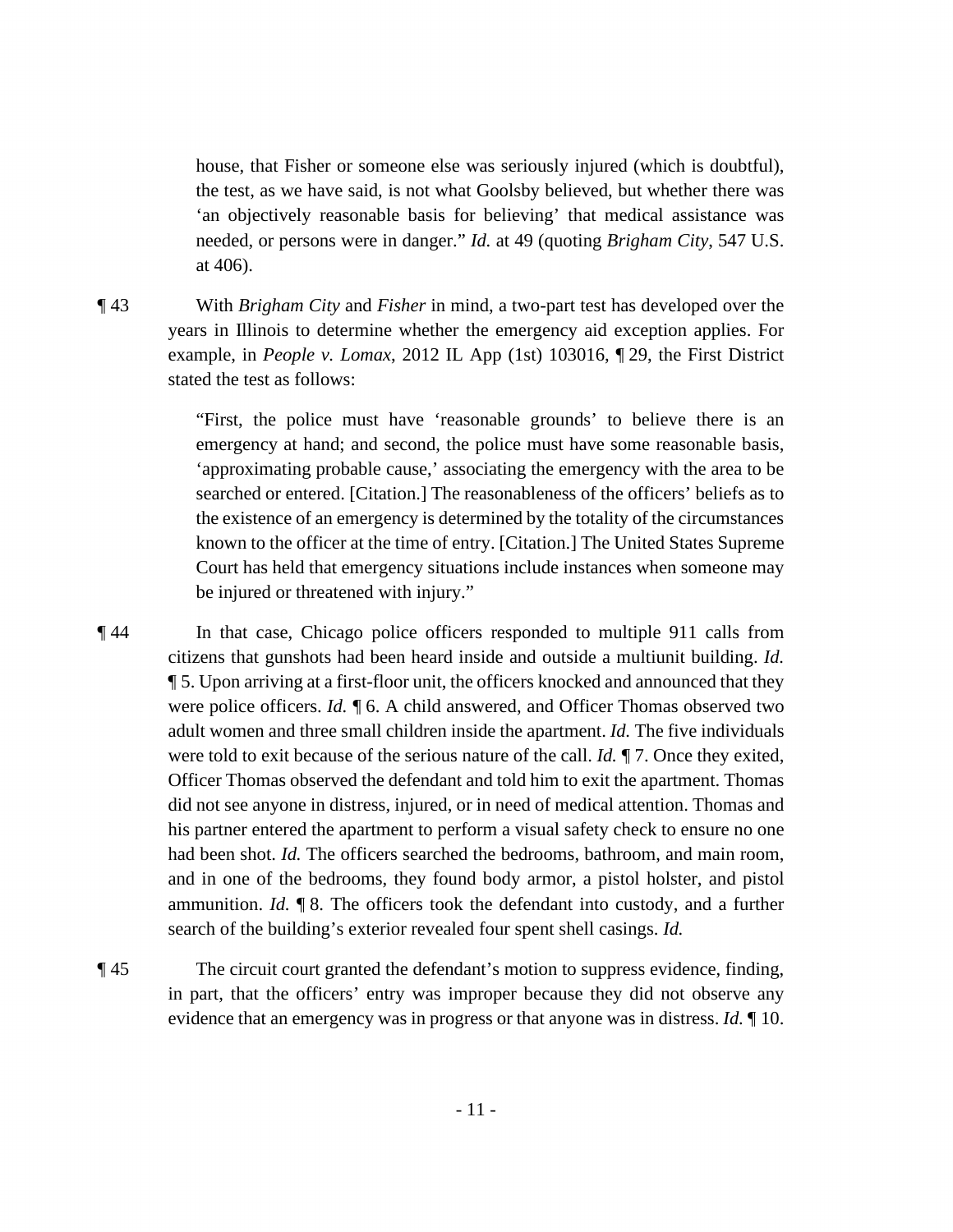The State appealed, arguing the officers' actions were justified under the emergency aid exception. *Id.* ¶ 17.

- aid exception applied. *Id.* ¶ 29. First, the court found the officers met the first prong of having reasonable grounds to believe an emergency existed. *Id.* ¶ 31. The court noted the officers had responded to multiple 911 calls and that " '[a] 911 call is one situation who urgently needs help.' " *Id.* (quoting *United States v. Richardson*, 208 ¶ 46 The First District utilized the two-part test to determine whether the emergency of the most common—and universally recognized—means through which the police and other emergency personnel learn that there is someone in a dangerous F.3d 626, 630 (7th Cir. 2000)). Further, given the reports of gunshots being fired in an apartment building, "the probability that someone had been shot was sufficient to create a reasonable belief that an emergency existed." *Id.* ¶ 36.
- disclose evidence of criminal activities." *Id.* ¶ 50 (citing *United States v. Holloway*, ¶ 47 As to the second prong focusing on probable cause, the First District noted "probable cause in an emergency situation is based upon a desire to locate potential victims and ensure their safety, rather than a reasonable belief that a search will 290 F.3d 1331, 1337-38 (11th Cir. 2002)).
- cause for the officers to search the apartment. *Id.* ¶ 53. The police had received ¶ 48 Considering the facts of the case before it, the First District found probable multiple 911 calls of gunshots being fired, creating the reasonable belief that criminal activity had occurred in the apartment and someone inside could be seriously injured. *Id.* "Responding to the call, the police entered the apartment for the express purpose of performing a safety check to ensure that no one had been injured or was in need of medical assistance." *Id.*
- ¶ 49 Since *Lomax* was decided, our appellate court has continued to utilize the twopart test to determine the validity of a search under the emergency aid doctrine. *People v. Kulpin*, 2021 IL App (2d) 180696, ¶ 41; 2021 IL App (1st) 190692, ¶ 48; *People v. Ramsey*, 2017 IL App (1st) 160977, ¶ 24. We adopt this test, finding it consistent with the pronouncements on the emergency aid doctrine by the United States Supreme Court and with our own search-and-seizure jurisprudence. With this test in mind, we now apply it to the facts of this case.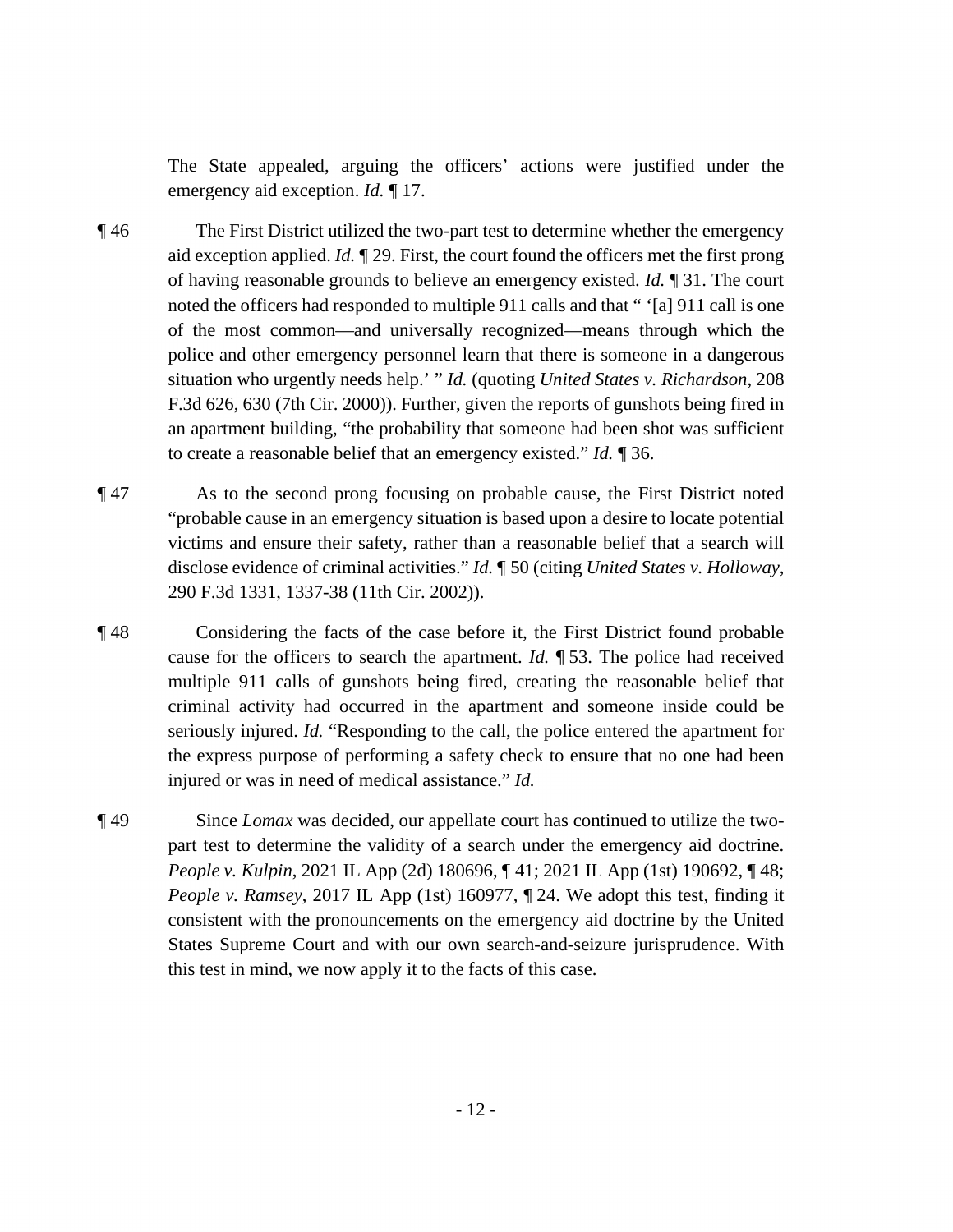#### ¶ 50 1. *Reasonable Grounds to Believe an Emergency Exists*

- "Get up." Ali testified he heard "yelling and screaming" from upstairs and then ¶ 51 In the case *sub judice*, the police officers had reasonable grounds to believe an emergency existed. Officers responded to Ali's 911 call at approximately 4 a.m. in regard to a suspected battery in progress. Ali met them and said he had heard loud arguing and wrestling, followed by one individual saying, "Are you okay?" and defendant mentioning the name "Talal, Talal" and "some panic." He said he relayed this to the police.
- downstairs, the officers conversed again with Ali, who was "adamant" about what ¶ 52 The officers proceeded upstairs to defendant's apartment. After knocking on the door, defendant answered, only opening the door about a foot. Defendant said everything was okay. When officers asked to speak with defendant's brother, defendant said the man was sleeping. After deciding to leave and returning had occurred and that someone was seriously hurt. The officers returned upstairs and knocked on defendant's door for approximately five minutes, but they received no response.
- side entrance to the building. They entered the building and went to the upstairs ¶ 53 The officers returned to their squad car and "punched in a code" that everything was okay. However, Officer Lugo testified "[s]omething didn't feel right." He drove around the building to the alley. Upon exiting, Lugo saw the back gate open. After entering the yard, the officers observed the garage door open as well as the apartment. Once there, they saw the door "wide open." They knocked and announced their office, but they received no response. They then entered the apartment and searched room to room, ultimately finding Talal unresponsive on the bed.
- ¶ 54 The first part of the two-part test focuses on the reasonableness of the officer's beliefs as to the existence of an emergency and requires an examination of the "totality of the circumstances known to the officer *at the time of entry*." (Emphasis added.) *Lomax*, 2012 IL App (1st) 103016, ¶ 29. Here, the totality of the circumstances justified the officers' entry into the apartment. Ali had called 911 to report a suspected battery in progress. See *People v. Carter*, 2021 IL 125954, ¶ 26 (noting "a caller's use of the 911 emergency system is \*\*\* [an] indicator of veracity"). The officers were then able to speak directly with Ali, who was adamant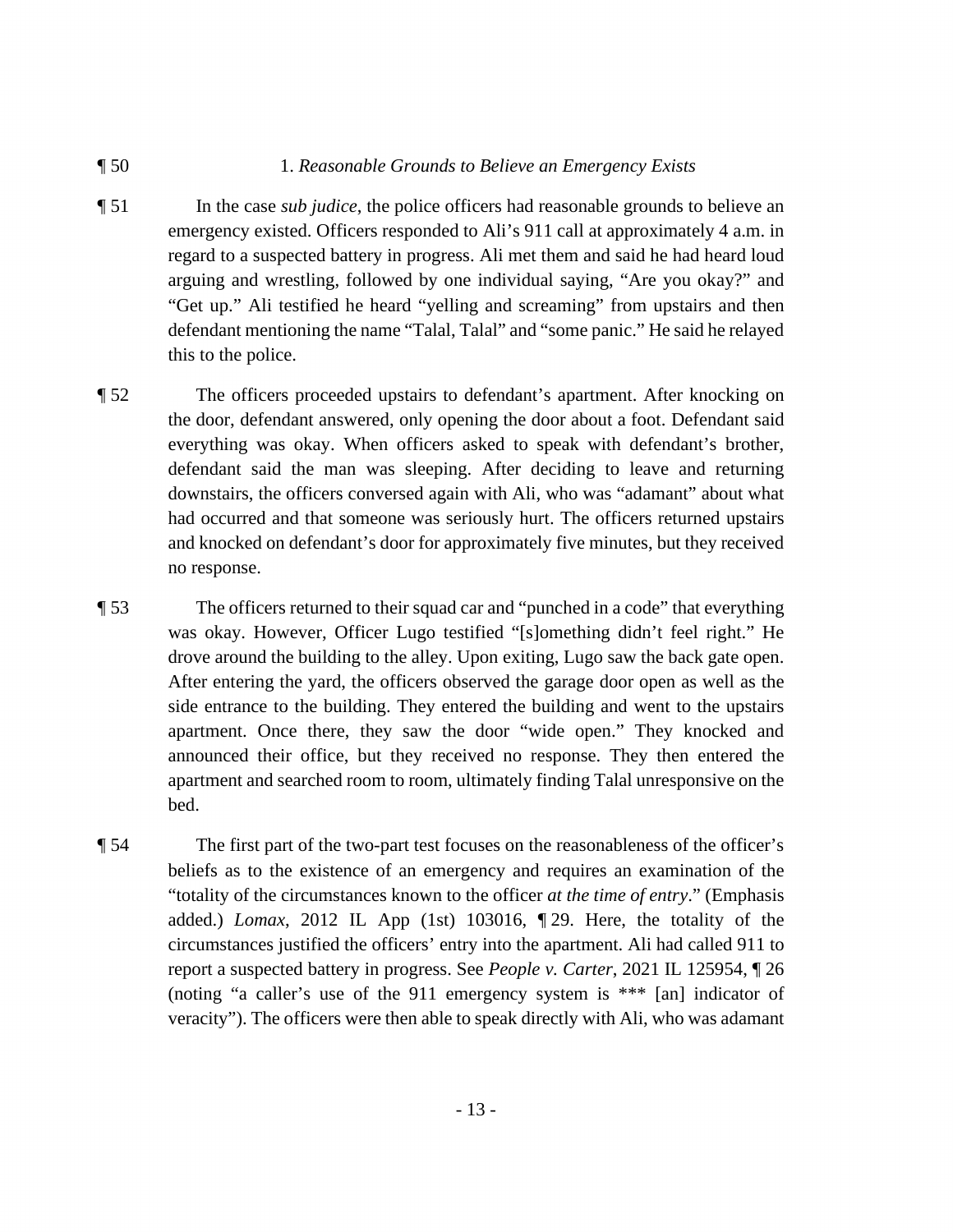about what he heard. The officers' initial investigation was inconclusive, so much so that, after further conversation with Ali, they returned upstairs, only to receive a lack of response from defendant. Then, the officers' further investigation revealed an open gate, an open garage door, an open door to the building, and an open door to defendant's apartment—all at four in the morning—with no response from inside the apartment. At that time, considering the totality of the circumstances, officers could have reasonably believed that an emergency existed, the perpetrator had fled, and someone may be inside and injured. See *Johnson v. City of Memphis*, 617 F.3d 864, 869-70 (6th Cir. 2010) (holding "that the combination of a 911 hang call, an unanswered return call, and an open door with no response from within the residence is sufficient to satisfy the exigency requirement" and "[t]he officers' actions—announcing their presence and, after receiving no answer, entering in order to perform a cursory search for any endangered or injured persons—was an objectively reasonable response").

- ¶ 55 Defendant argues the passage of time from the officers' arrival on the scene and their entry into the apartment, "[r]oughly" 15 to 20 minutes according to Officer Lugo, establishes that no emergency existed. However, the passage of time is but one fact to consider. Moreover, the Supreme Court has said "judges should be cautious about second-guessing a police officer's assessment, made on the scene, of the danger presented by a particular situation." *Ryburn v. Huff*, 565 U.S. 469, 477 (2012) (*per curiam*). Here, the elapsed time allowed the officers to investigate further and, with the accumulation of factual evidence, ultimately provided reasonable grounds to enter the apartment.
- ¶ 56 We reiterate that emergency situations include instances when someone is injured or threatened with injury (*Brigham City*, 547 U.S. at 403) and "[o]fficers do not need ironclad proof of 'a likely serious, life-threatening' injury to invoke the emergency aid exception" (*Fisher*, 558 U.S. at 49). While the facts in this case, taken individually, might not have established the presence of an injured person, the totality of the circumstances at the time of entry provided an objective, reasonable basis for believing someone was injured inside the apartment.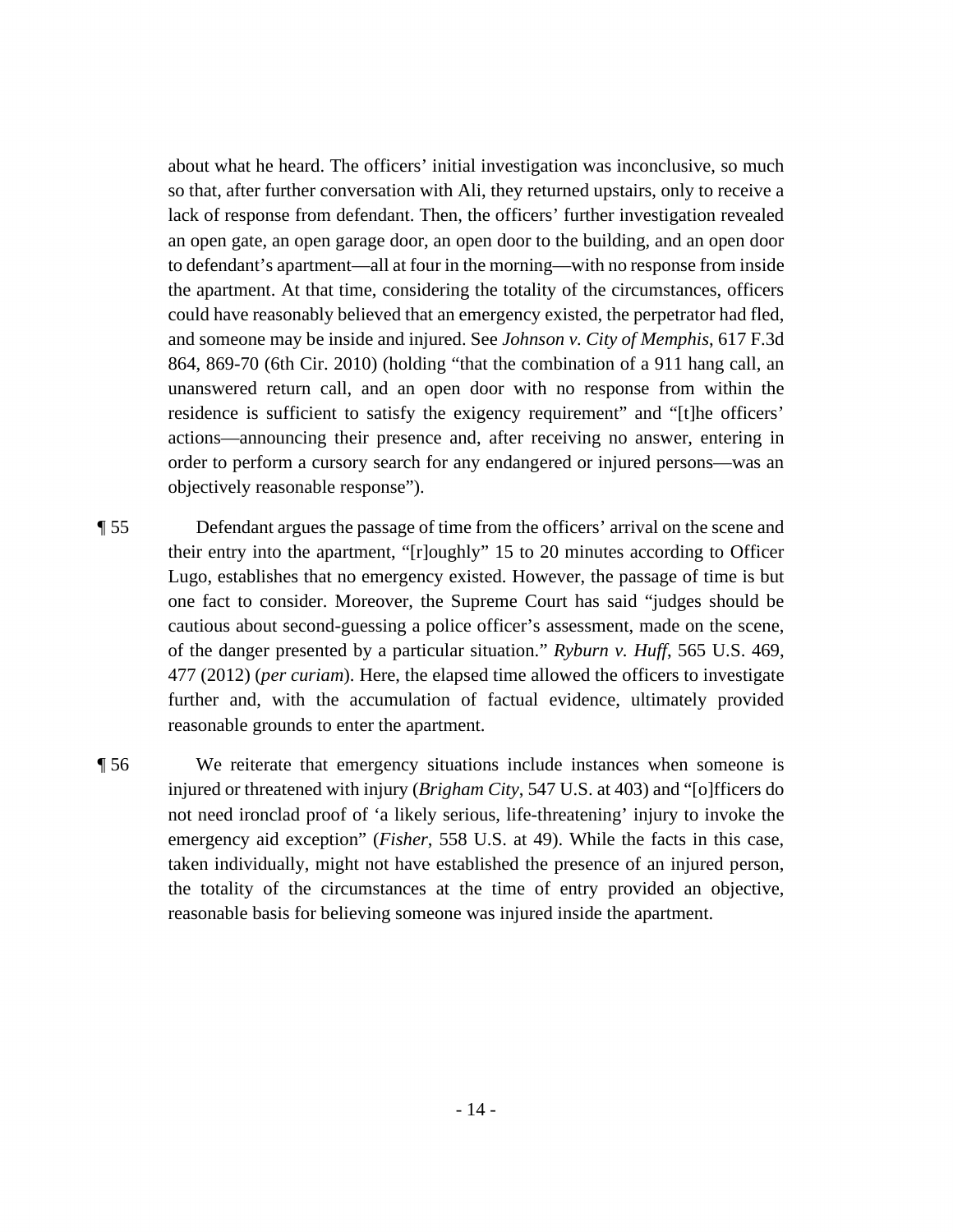#### ¶ 57 2. *Probable Cause*

- ¶ 58 The police officers also had a reasonable basis, akin to probable cause, associating the emergency with the area to be entered and searched. "[I]n an emergency, the probable cause element may be satisfied where officers reasonably believe a person is in danger." *Holloway*, 290 F.3d at 1338.
- ¶ 59 Here, the circumstances established reasonable grounds to believe an emergency existed in defendant's apartment. The events described by the downstairs neighbor, defendant's initial presence in the apartment, and the open gate and doors leading to the apartment all go toward establishing the police had a reasonable basis, approximating probable cause, to associate the emergency with the area to be entered and searched.

### ¶ 60 D. Warrant After Discovery of the Body

¶ 61 Defendant argues that, assuming the officers' warrantless entry was supported by the emergency aid exception, once Talal's body was discovered, the exigency no longer existed and the officers should have obtained a warrant. We find defendant's argument forfeited. Illinois Supreme Court Rule 341(h)(7) (eff. May 25, 2018) requires an appellant to adequately develop his argument with citation of relevant authority. Defendant has not done so here, offering only a single paragraph in his argument and citing one appellate court case that he concedes "did not take up the issue." Thus, the issue is forfeited. See *People v. Ward*, 215 Ill. 2d 317, 332 (2005) (stating a point raised in a brief but not supported by citation of relevant authority fails to satisfy Rule 341).

### ¶ 62 E. The Community Caretaking Doctrine and the Emergency Aid Exception

 community caretaking doctrine. However, in 2021, the United States Supreme ¶ 63 We note the circuit court based its 2018 denial of the motion to suppress on the Court held a police officer's community caretaking duties do not create "a standalone doctrine that justifies warrantless searches and seizures in the home." *Caniglia v. Strom*, 593 U.S. \_\_\_, \_\_\_, 141 S. Ct. 1596, 1598 (2021). Given that we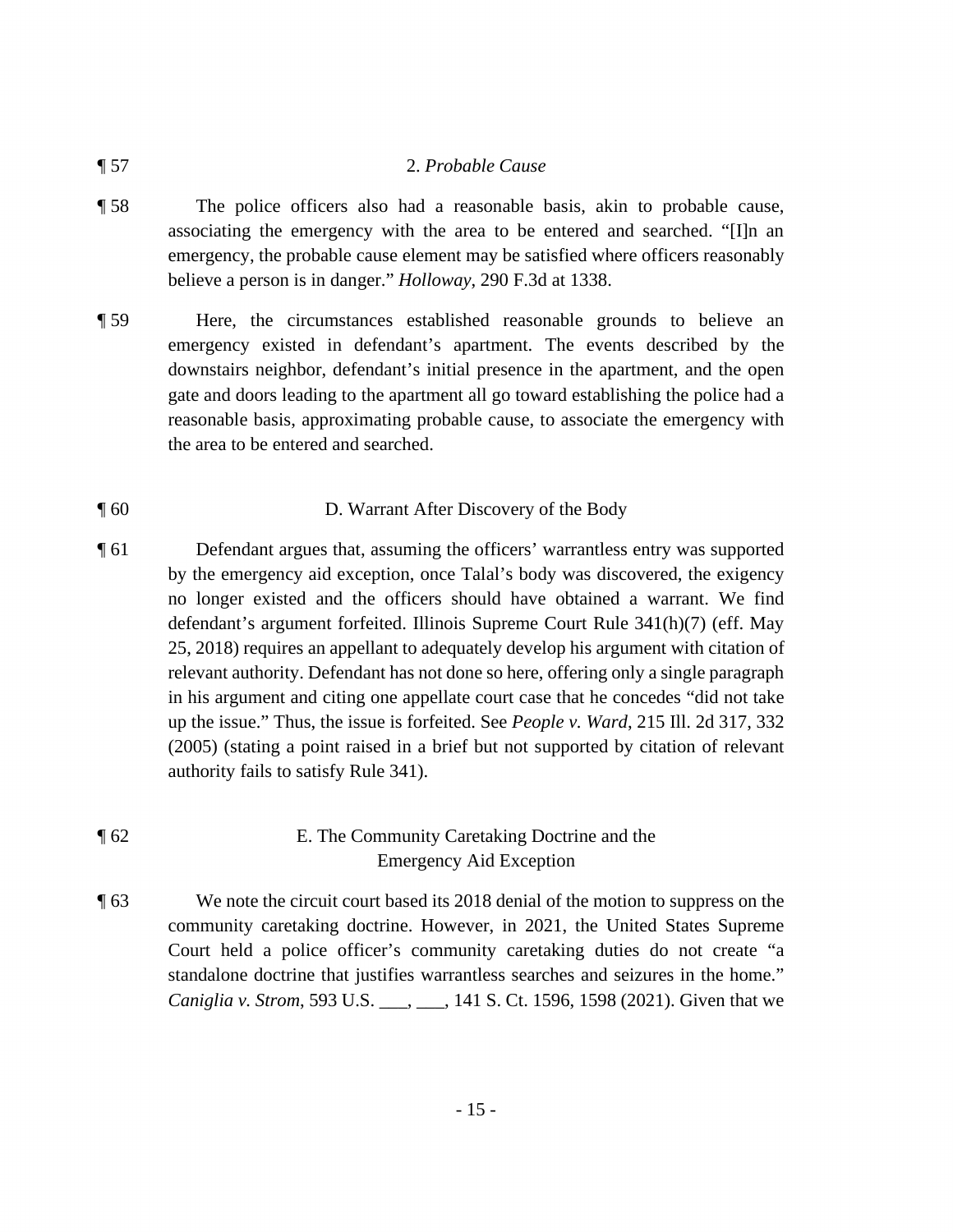have found the emergency aid doctrine applied in this case and since we can affirm on any basis in the record, notwithstanding the circuit court's reasoning, we need not address the community caretaking doctrine further.

¶ 64 Instead, as the Supreme Court has noted, "warrantless searches are allowed when the circumstances make it reasonable, within the meaning of the Fourth Amendment, to dispense with the warrant requirement." *King*, 563 U.S. at 462. Here, given the totality of the circumstances, it was reasonable for the officers to enter the apartment, absent a warrant, to see if one of the occupants was in need of emergency aid. As such, the officers' entry and search were both reasonable, and the circuit court did not err in denying defendant's motion to suppress. See *People v. Ferral*, 397 Ill. App. 3d 697, 705 (2009) (stating, if the entry was valid under the emergency aid exception, "then evidence of crime discovered during the entry may be legally seized without a warrant").

#### ¶ 65 II. Sufficiency of the Evidence

- "circumstantial evidence that meets this standard is sufficient to sustain a criminal ¶ 66 "When a defendant challenges the sufficiency of the evidence, a reviewing court must determine whether, after viewing the evidence in the light most favorable to the prosecution, any rational trier of fact could have found the essential elements of the crime beyond a reasonable doubt." *People v. Jackson*, 2020 IL 124112, ¶ 64. "Under this standard of review, it is the responsibility of the trier of fact to 'fairly \*\*\* resolve conflicts in the testimony, to weigh the evidence, and to draw reasonable inferences from basic facts to ultimate facts.' " *People v. Howery*, 178 Ill. 2d 1, 38 (1997) (quoting *Jackson v. Virginia*, 443 U.S. 307, 319 (1979)). This standard applies whether the evidence is direct or circumstantial, and conviction." *Jackson*, 2020 IL 124112, ¶ 64.
- where the evidence is so unreasonable, improbable, or unsatisfactory that it justifies ¶ 67 In reviewing the evidence presented at the trial, we will not retry the defendant or substitute our judgment for that of the trier of fact. *People v. McLaurin*, 2020 IL 124563, ¶ 22. "All reasonable inferences are drawn in favor of a finding of guilt." *People v. Swenson*, 2020 IL 124688, ¶ 35. "A conviction will be reversed only a reasonable doubt of the defendant's guilt." *People v. Belknap*, 2014 IL 117094,